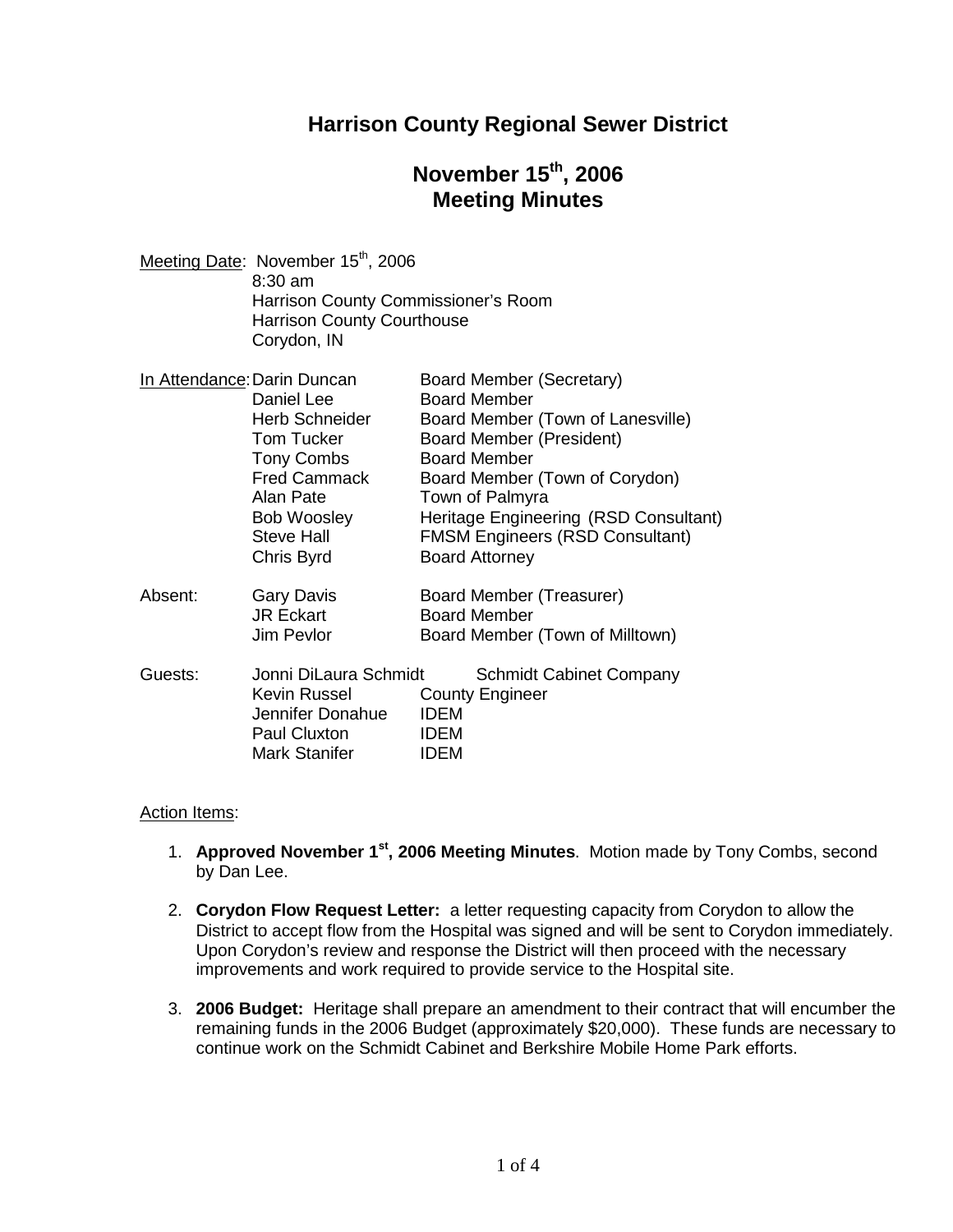4. **2007 Budget:** Approved the following Operating Budget:

| <b>RSD Board Meetings</b>          | \$22,000 |
|------------------------------------|----------|
| <b>Public Outreach</b>             | \$8,500  |
| Design Standards                   | \$4,000  |
| <b>Service Area Prioritization</b> | \$5,000  |
| <b>Stormwater Ordinance</b>        | \$21,000 |
| Legal Counsel                      | \$5,000  |
| <b>Liability Insurance</b>         | \$1,500  |
| <b>Direct Expenses</b>             | \$4,000  |
| Out-of-Pocket Expenses             | \$4,000  |
|                                    | \$75,000 |

Tom Tucker will present this to the Commissioner's on Monday November 20<sup>th</sup>, 2006.

The "seed" money request of \$600,000 to begin capital construction projects will be deferred until January. This will allow sufficient time to bring the newly elected officials (Commissioner and Council persons) up to speed on the progress made to date on the District's plans for moving forward. It was discussed that this may occur during the month of December by inviting these new officials to a Board meeting.

- 5. **Berkshire WWTP:** A site visit with the North Madison (KY) Sewer District will be held on Friday November 17<sup>th</sup>, 2006. Tom Tucker, Fred Cammack, Tony Combs, and Herb Schneider all plan to attend.
- 6. **Sewer Standards:** A draft copy of sewer standards was distributed for review. Bob Woosley will email an electronic copy to everyone. Darin Duncan requested that all Board members take time to review and provide comments. This is a work in progress and will be tweaked along the way prior to final adoption.
- 7. **Site Visits to Local WWTP's:** This will be scheduled for January or February. A final date(s) will be set at a future Board meeting.

### Summary of Items Discussed

1. Board Member Payment: It was asked by a Board Member if any thought had been given to providing a monthly payment to Board members for attendance at meetings. Indiana Code 13-26 allows for the following:

*IC 13-26-4-7 Compensation and expenses of trustees*

- *(a) The board of a district may provide for the payment of not more than fifty dollars (\$50) per day to members of the board for each day or major part of the day devoted to the work of the district.*
- *(b) Members of the board are entitled to receive an amount for travel expenses equal to the amount paid to state employees for expenses incurred in the performance of their duties.*
- *(c) Payments made to board members under subsections (a) and (b) shall be made from the general fund of the district.*

All present were in general agreement that some amount of compensation should be made. This will be discussed further at the next Board and a decision made.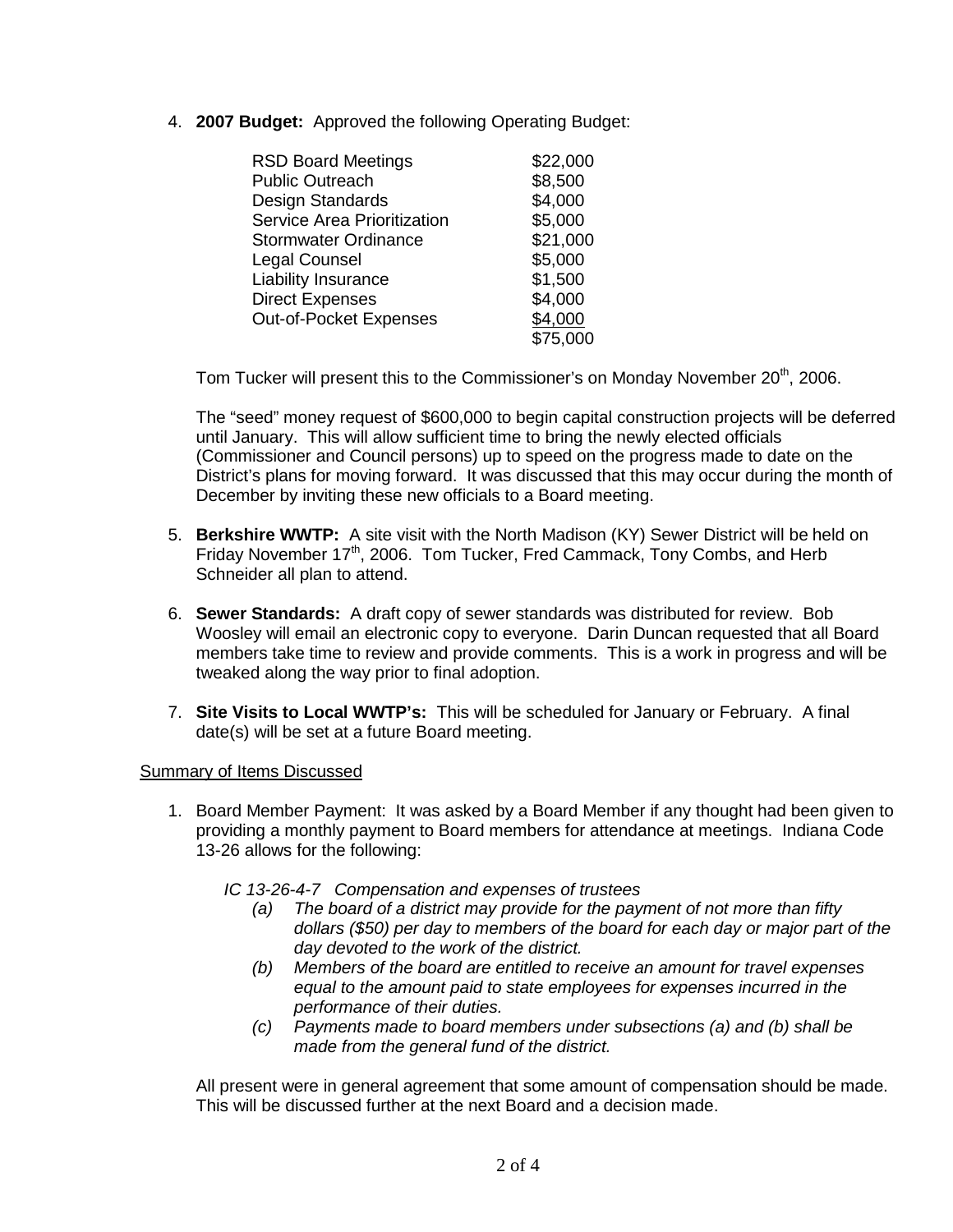- 2. Stormwater Ordinance: Darin Duncan suggested that Heritage and FMSM get together to discuss additional names to add from the developer community and bring this back at a future Board meeting. A suggestion was made that the Board may want to consider breaking a stakeholders group up into parts (developers and public officials), meeting independently with these groups, then bringing everyone together to discuss the issues in detail. This is a similar approach used during the Feasibility Study. It was agreed that this work will likely not take place until January.
- 3. IDEM Officials (Berkshire & Schmidt): IDEM officials were present to review the Agreed Orders with both Schmidt Cabinet and SSK Communities (owner of Berkshire Mobile Home Park WWTP). Mark Stanifer, Chief of Water Section Enforcement with IDEM, gave an overview of their current position on both Orders.

Schmidt Cabinet: IDEM is willing to work with them to find a way to reduce the financial impact on the business to allow them to connect to a public sewer. Schmidt recently paid a \$4,000 fine to IDEM.

Berkshire: SSK Communities is well behind schedule. IDEM is hopeful that the District can work out an agreement and take over operation and maintenance of the plant. At the present time IDEM officials are contemplating their next move regarding fines and penalties. IDEM has lost their patience with SSK as it appears that very little progress has been made towards implementation of the proposed improvements. Mr. Stanifer stated that IDEM would prefer that SSK's funds be expended towards plant improvements and not towards paying fines.

### Next Meeting:

- 1. Dec. 6<sup>th</sup>, 2006 at 11:30 a.m. @ Harrison County Commissioner's Room.
- 2. Agenda Items:
	- 2007 Budget Review (review of "seed" money request)
	- Update on meeting with Madison County Regional Sewer District
	- Sewer Standards review/edit
	- Hospital Service

Minutes prepared by: Heritage Engineering/FMSM Engineers

## **End of Minutes**